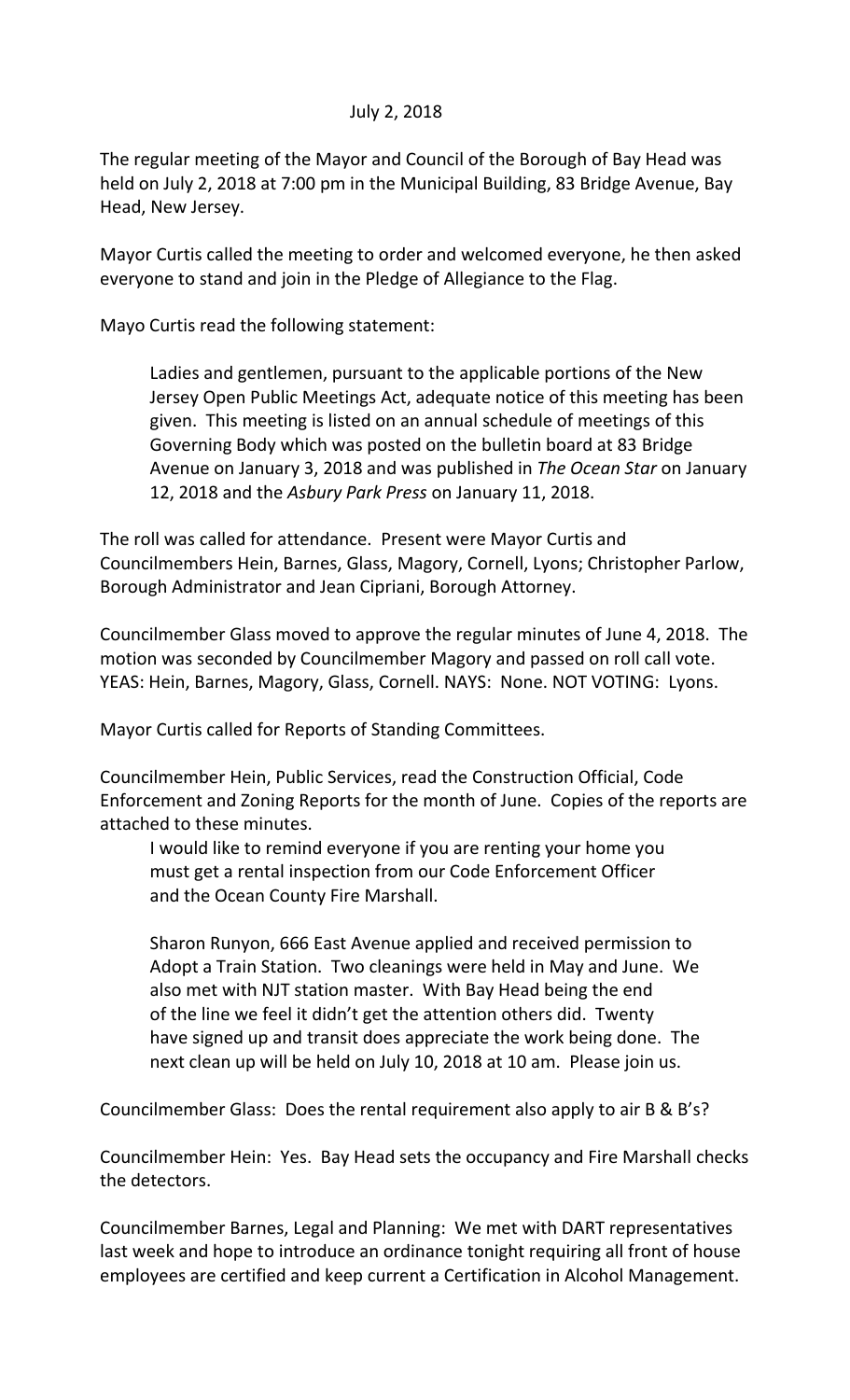Training for Intervention Procedures ("TIPS") and Techniques of Alcohol Management ("TAMS") Certifications. There is also a training program with TIPS and TAMS for those establishments. They will also pay for one of our officers to attend. We spoke with Chief Hoffman and hopefully we will be sending someone. We also talked about under aged drinking and reviewed our ordinance as to on your property liability risk. We are up to date with our ordinance.

I have available tonight copies of the letter to go out to residents concerning rules and regulations of the Borough. The letter will be mailed and posted to our web site.

The Borough is being sued. The matter stems from the Planning Board. We can't discuss this matter at this time.

Councilmember Lyons: As to the letter - it is going out and half of the council hasn't seen it. This is the first time I am seeing it.

Councilmember Barnes: It was sent to everyone and I didn't receive any feedback.

Councilmember Glass, Public Safety, read the Police, OEM and Fire Department report for the month of June. Copies of the reports are attached to these minutes.

OEM – Tip of the Month: Have a Plan for Hurricane Season – Collect, Share, Practice Handouts were available

Fire Department – Tip of the Month:

## Prevent Mulch Fires

When the weather is hot and there has been little or no rain mulch fires can start usually in the afternoon. Consider using decorative stone instead of mulch. Provide a minimum 18-inch space between mulch beds and combustible building materials. Provide proper clearance for electric devices such as decorative lights by following the manufacturer's instructions.

Councilmember Magory, Public Works, read the attached Public Works Report for the month of June.

Construction started on the wall in Centennial Park and should be finished in July. We will also be installing a wall at Osborne Avenue beach entrance. The public works building will be power washed, painted and the roof repaired. All of this work will be done by our public works employees.

We participated by hosting the Ocean County Residential Document Shredding Program recently. We had a great turn out. I would like to thank the Chief for his guys directing traffic and the two public works employees who worked that day. I would also like to thank the County – we filled the truck.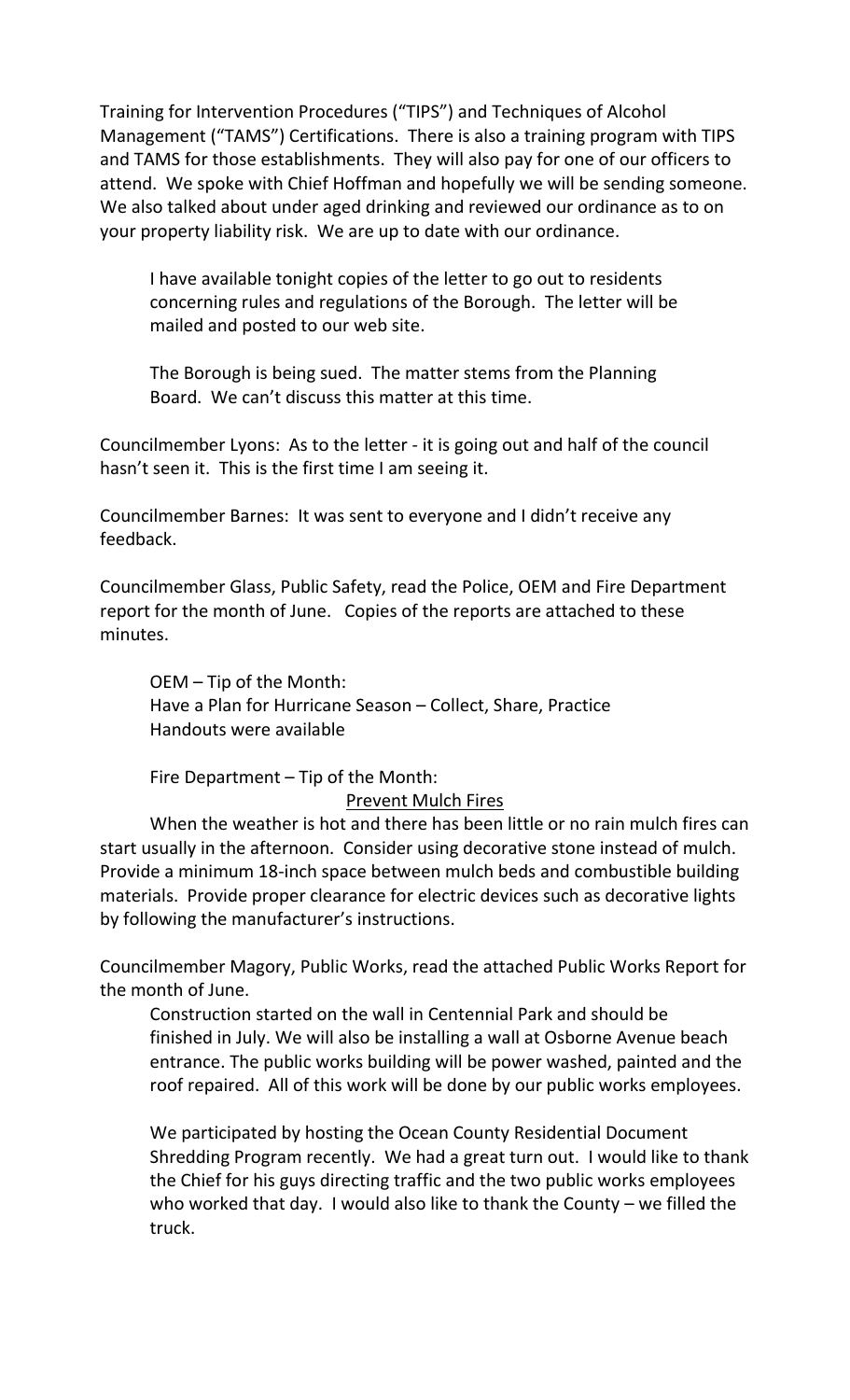Councilmember Lyons: Compliments to public works for providing us with a report. I think this is great letting us know what you did and what you have planned to do.

Councilmember Glass: Thanks to public works also for all their help during Art in the Park.

Councilmember Cornell: Thanks also to Zsa Zsa Tackles who organized Art in the Park and Beyond. She worked so hard and it was a great event. A fabulous day in Bay Head.

Councilmember Cornell, Parks, Grounds and Recreation: Summer Recreation Program will start next Monday. It will be held at All Saints Church and run from July 9<sup>th</sup> to August 9<sup>th</sup>. It is available to anyone who lives in Bay Head or attends Bay Head School. The cost is \$100 for the first child and \$75 for each additional child. A resolution will be offered tonight for the first hour to be with a fitness trainer.

Twilight Lake Paddle was held last night and will continue on the 1<sup>st</sup> Sunday of every month thru the summer.

The Mayor's Walk will continue this year – July 25<sup>th</sup> and August 8<sup>th</sup> starting a 4 pm – more information will be provided soon.

The Environmental Commission had a table at Art in the Park providing information on recycling, reducing plastic and selling native plants at cost. A lot of people stopped by – thanks to Heather, Alice and Sharon, they did a great job.

DEP News Release – DEP Extends Recreational Use Advisory on Clinging Jellyfish to Northern Barnegat Bay. For a fact sheet on clinging jellyfish, visit [www.nj.gov/dep/docs/clinging-jellyfish-factsheet.](http://www.nj.gov/dep/docs/clinging-jellyfish-factsheet)

Also, please empty pots of standing water to help control mosquitoes.

Councilmember Lyons, Finance and Technology: I do not have a technology report. But as to Finance – We are closing in on six years since Sandy and we are almost closed out with FEMA. We are due \$159,000.00 for past rental money paid. They have made good on all others so we are waiting for this check.

Christopher Parlow, Borough Administrator: We received resignation from our Code Enforcement Officer that he will be leaving on July  $9<sup>th</sup>$ . The vacancy is listed on the NJ Municipalities website and on our web site. This is a part-time position.

Update on the Beach Maintenance Permit from DEP. This permit is required for the BHIA to do maintenance on the beach. We have received an emergency permit. We are being held up until we have the Municipal Access Plan approved. Every time I think I have submitted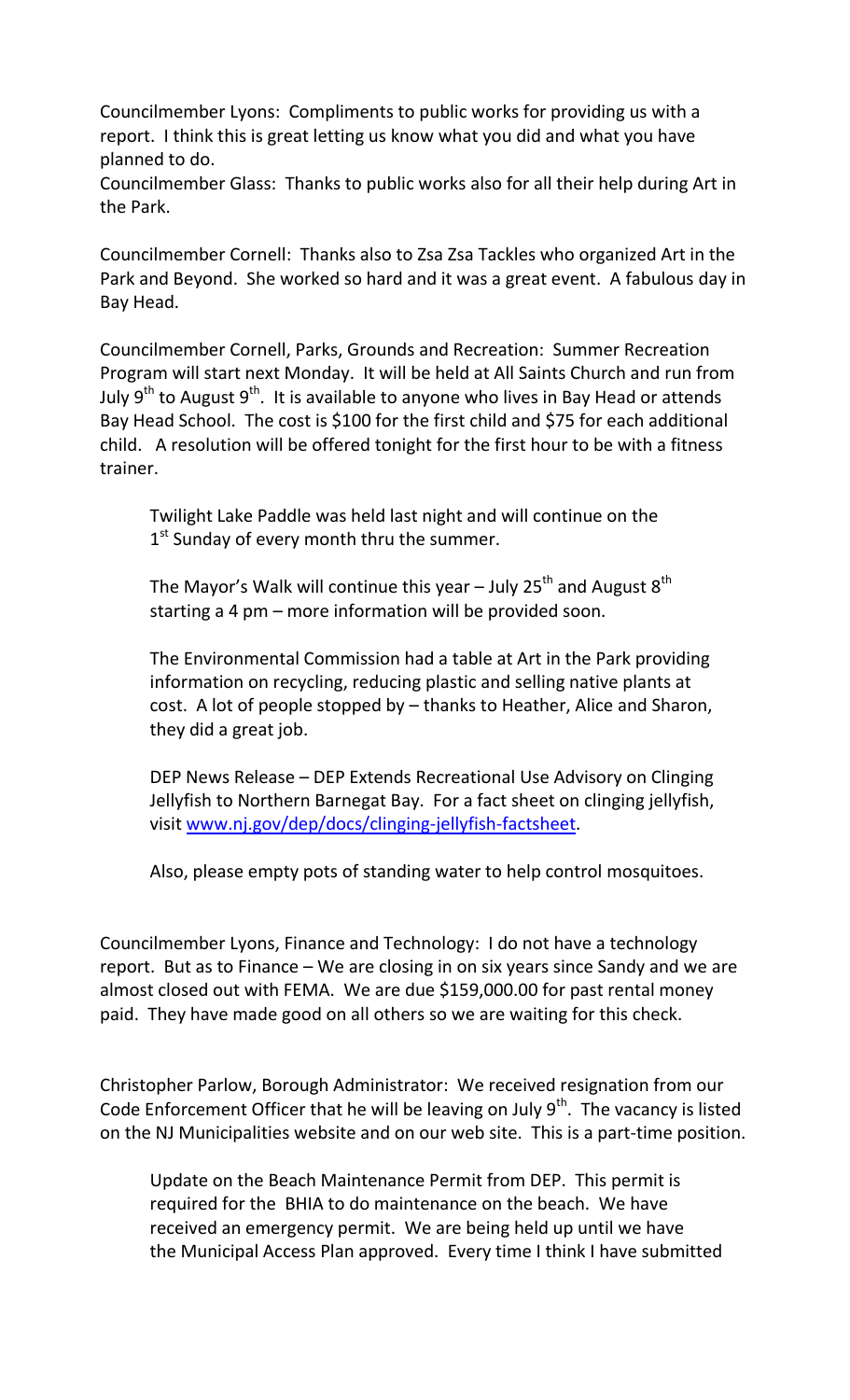everything they give me a new list – requirements just keep coming. The time length was up June 30, 2018. We have withdrawn and they will hold the money until we resolve the Municipal Access Plan and receive approval.

The last post on the DEP web site concerning Beach Replenishment shows no change in their start date  $-$  it is still the end of September.

Mayor Curtis: The Ocean Star article covering Art in the Park did not mention Zas Zas's by name. This event was long standing prior to the storm and last year it was resurrected by Zas Zas. She has worked very hard on this project and done a great job.

Mayor Curtis called for Clerk's Correspondence.

Ms. Applegate offered the following:

Request from Bay Head Business Association for the use of Centennial Park on June 23, 2019 for Art in the Park…and Beyond

An application for Raffles License from Bay Head School Foundation for an On-Premise gift raffle and Off-Premise 50/50 cash raffle with the drawing to be held at the Bay Head School on September 22, 2018

Councilmember Glass moved to approve the request which was seconded by Councilmember Magory and passed on roll call vote. YEAS: Hein, Barnes, Glass, Magory, Cornell, Lyons. Nays: None.

Mayor Curtis called for Resolutions.

Councilmember Glass offered Resolution 2018- 97 authorizing the purchase of a 2018 Ford F150 for the Bay Head Police Department from Winner Ford under State contract.

Councilmember Lyons offered Resolution 2018-98 providing for the Insertion of a Special item of Revenue in the Budget – Chapter 159 – Clean Communities Program \$4,930.52.

Councilmember Barnes offered Resolution 2018-99 authorizing amendment to Agreement with Manasquan Savings Bank to provide for current signatories on Municipal Court Accounts.

Councilmember Cornell offered Resolution 2018-100 awarding a Contract to Therapeutic Fitness, LLC for the provision of Fitness Activities for the Bay Head Summer Recreation 2018 Program.

Councilmember Lyons offered Resolution 2018-101 providing for the Insertion of a Special Item of Revenue in the Budget – Chapter 159 – Alcohol Education and Rehabilitation Fund \$659.09.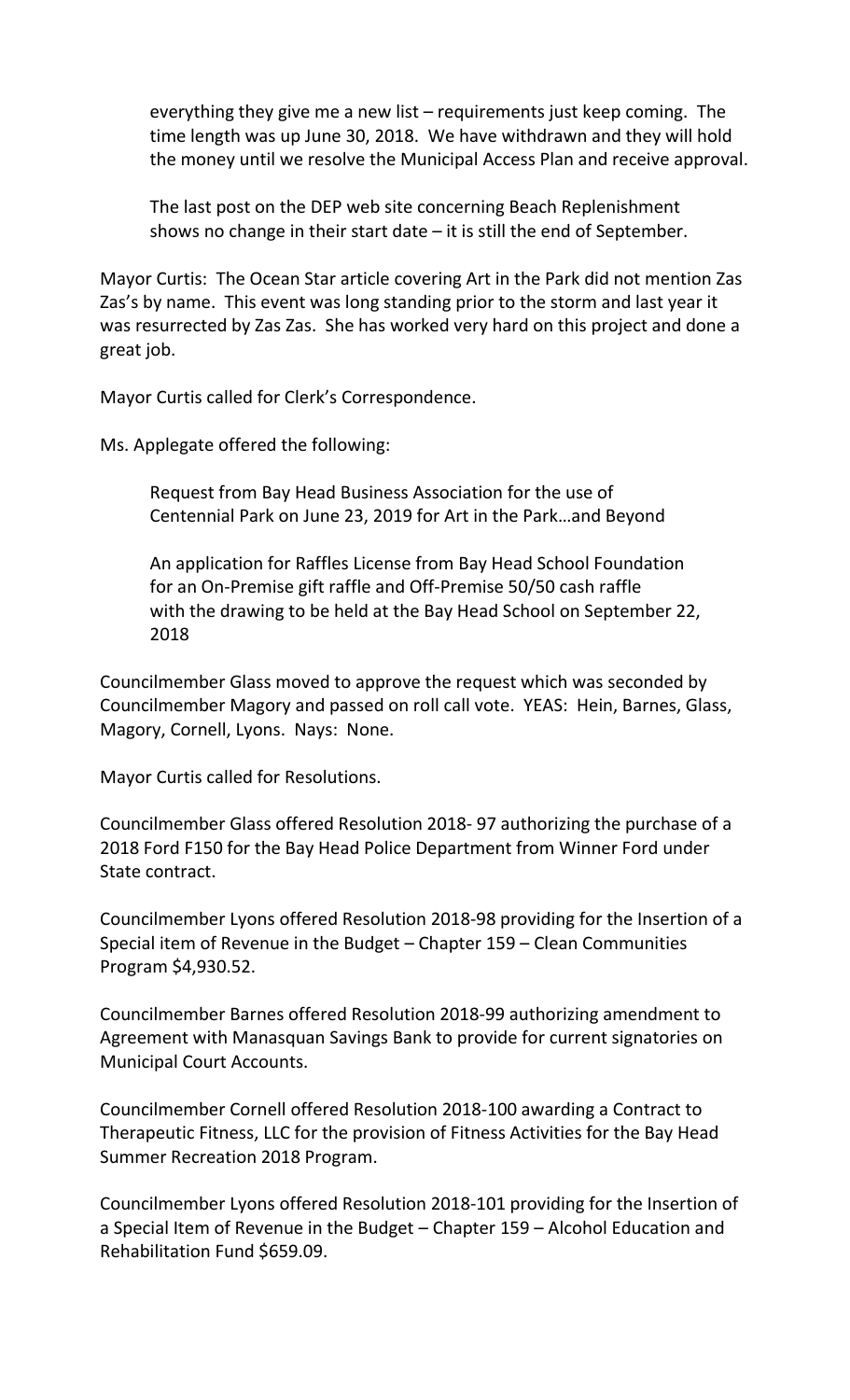Councilmember Lyons offered Resolution 2018-102 providing for the Insertion of a Special Item of Revenue in the Budget – Chapter 159 – Pedestrian Safety Grant \$11,000.00.

Councilmember Lyons offered Resolution 2018-103 to Cancel General Capital Improvement Authorizations.

Councilmember Cornell offered Resolution 2018-104 appointing Olivia Frizzell, Lily Akersten and Teagan Gambert as Assistant Summer Recreation Program Coordinator.

Councilmember Lyons offered Resolution 2018-105 amending Resolution 2017- 121 providing for Salaries and Compensation of Borough Officials and Employees for 2018.

Councilmember Magory offered Resolution 2018-106 authorizing a contract with an approved State contract vendor for purchase of a vehicle for the Department of Public Works.

Councilmember Glass offered Resolution 2018-107 authorizing a contract with the New Jersey Equipment Company, an approved State contract vendor, for purchase of Air Packs for the Bay Head Fire Department.

Councilmember Magory offered Resolution 2018-108 approving a Change Order in the amount of \$11,493.00 for a Decrease in the Contract executed with T. Fiotakis Construction, LLC for Clayton Avenue Sidewalk – West Side.

Councilmember Glass moved the above resolutions be adopted. The motion was seconded by Councilmember Cornell.

Mayor Curtis asked if there were any questions from the public concerning the Resolutions presented. There were none.

There being no further questions, Mayor Curtis closed the discussion by the public.

The motion passed on roll call vote: YEAS: Hein, Barnes, Glass, Magory, Cornell, Lyons. NAYS: None. Councilmember Barnes abstained from voting on Resolution 2018-104 and 2018-105. A copy of each resolution is attached to these minutes.

Mayor Curtis called for Ordinance for Second Reading, Public Discussion and Vote.

Councilmember Glass offered Ordinance 2018-13 entitled:

AN ORDINANCE OF THE BOROUGH OF BAY HEAD, COUNTY OF OCEAN, STATE OF NEW JERSEY AMENDING AND SUPPLEMENTING THE MUNICIPAL CODE OF THE BOROUGH OF BAY HEAD, SO AS TO AMEND CHAPTER 222, ENTITLED, "VEHICLES AND TRAFFIC" TO ESTABLISH A LOADING ZONE ON BRIDGE AVENUE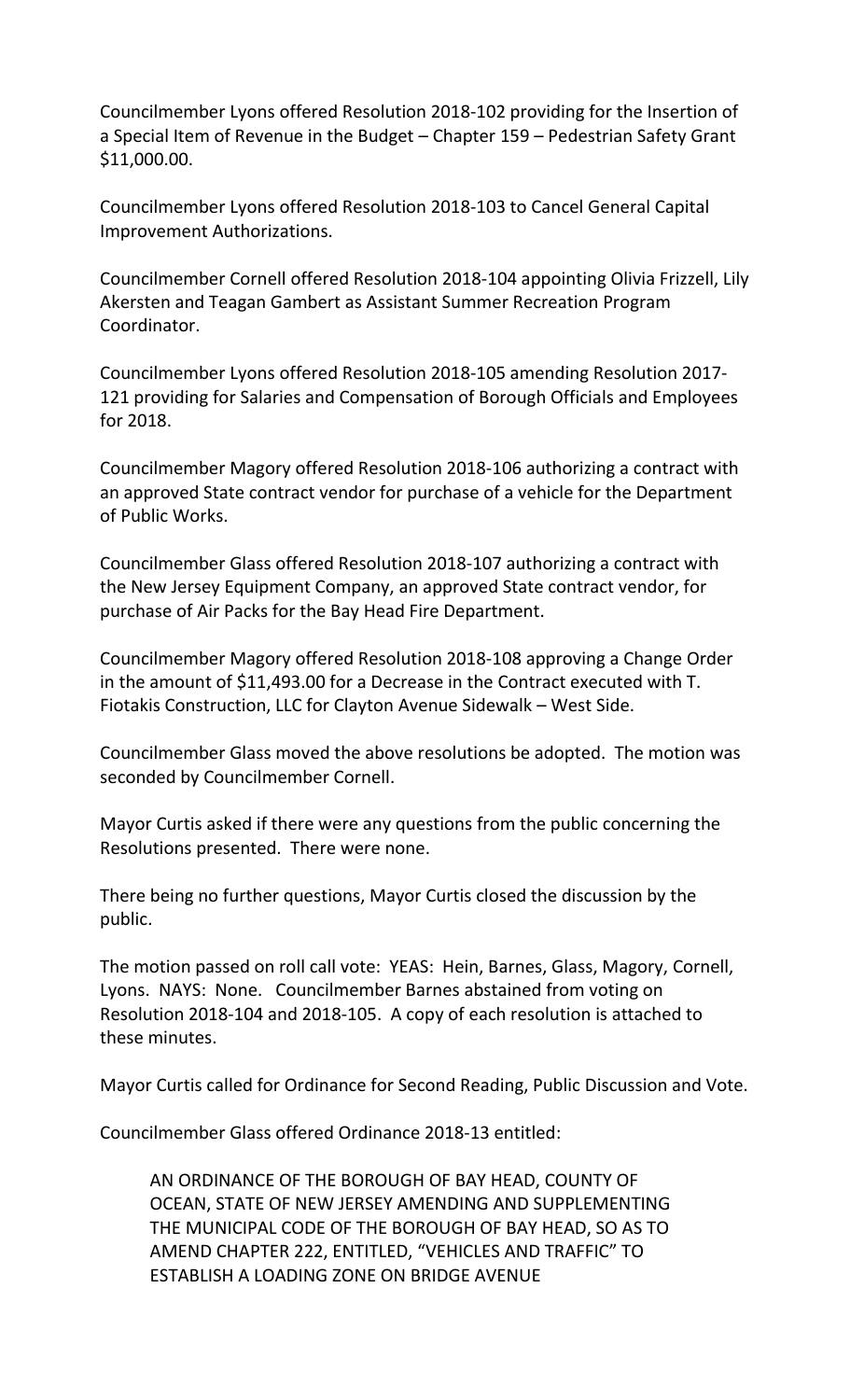Councilmember Glass moved to approve this ordinance be adopted on second reading and final passage. The motion was seconded by Councilmember Barnes.

Mayor Curtis opened the meeting to the public for a public hearing on this ordinance.

There being no questions or comments the public hearing was closed.

The motion passed on roll call vote. YEAS: Hein, Barnes, Glass, Magory, Cornell, Lyons. NAYS: None. A copy of this ordinance is attached to these minutes.

Mayor Curtis called for Unfinished Business. There was none.

Mayor Curtis called for New Business.

Mayor Curtis: I received a letter today requesting use of Centennial Park from noon to 2 pm on July 27<sup>th</sup> for a private event. A copy of the letter is attached to these minutes.

Councilmember Glass: They will need to submit a Certificate of Insurance.

Mayor Curtis: And also sign the Hold Harmless Agreement.

Ms. Cipriani: Regarding time – they are also requesting 2 hours prior to set up the pizza oven and maybe more to take it down.

Mayor Curtis: We have only given permission to nonprofit organizations not private. I do conduct weddings there but only in the gazebo. We haven't approved a private request with food.

Councilmember Cornell: How many parking spaces will he need?

Mayor Curtis: Down by the tennis courts  $-4$  or 5 against the back area.

Councilmember Barnes: This is opening up Pandora 's Box – I just don't see it.

Councilmember Lyons: They show a smoke stack on the unit to cook the pizza. Wouldn't the neighbors have to give approval prior to us?

Councilmember Cornell: Would they cordon off the area?

Ms. Cipriani: If you are going to change the policy, which Council has the ability to do, you need an adopted policy to set a number of factors.

Councilmember Glass: They will need security and approval from the Fire Marshall.

Councilmember Magory: It is the wrong time of year – there is too much activity in Centennial Park.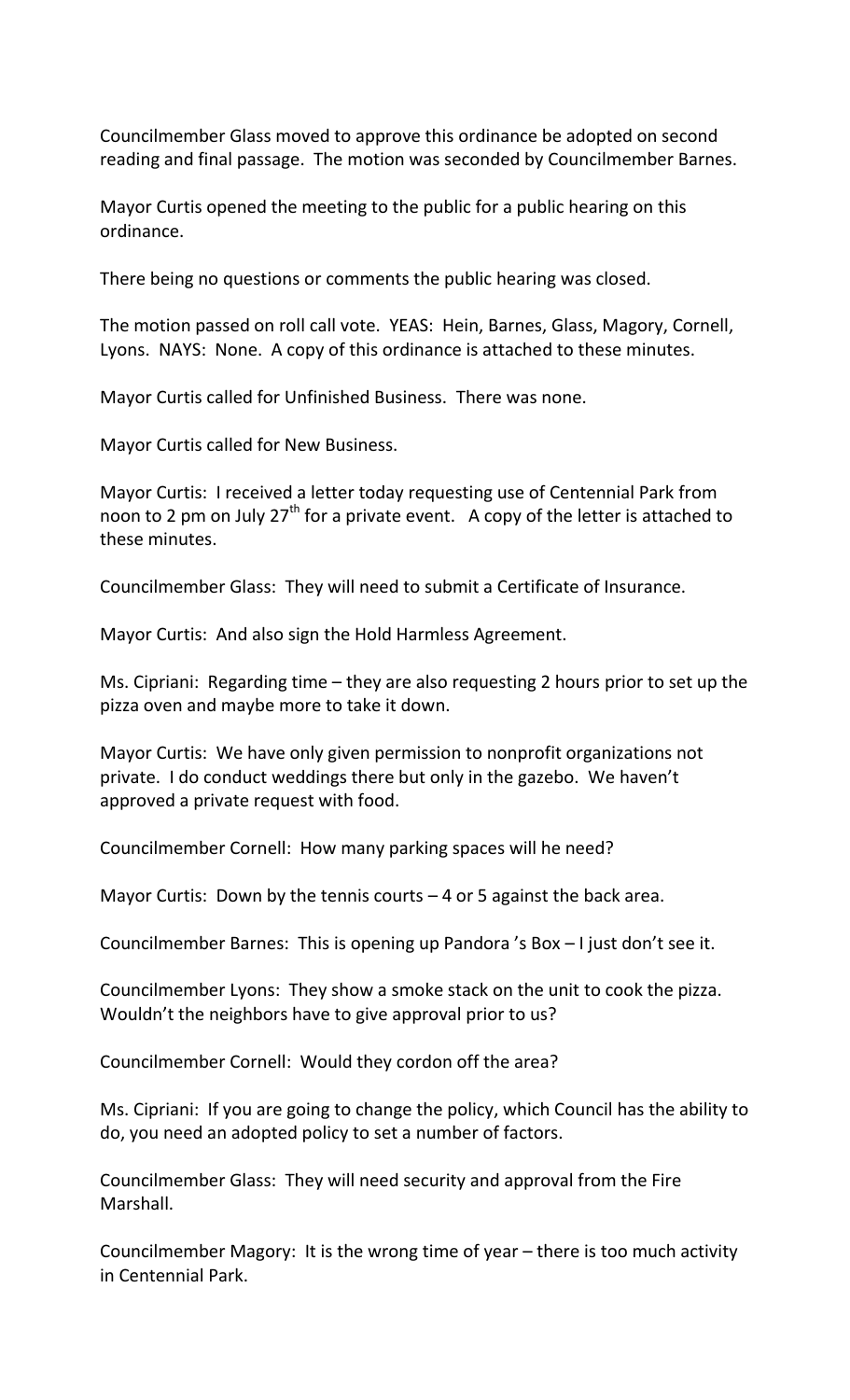Councilmember Glass: We have given permission to have a block party – to close off the street.

Chief Hoffman: There is no official application to use the park. The letter states there will be 14 people but as we know 14 could become 50. They are only having 14 – which is not a lot to host at their home – they are residents.

Gina Davis, 380 Western Avenue: It is a beautiful park so I understand their asking. Would children be allowed in the park at the same time? The park is a major part of our community.

Mayor Curtis: We are not closing the park to the public.

Sharon Runyon, 666 East Avenue: I have obtained permission for a number of events in public parks – there is always an application. Normally towns like to see the parks used.

Mayor Curtis closed the public comment on this topic.

Councilmember Barnes moved to deny the request to use Centennial Park. The motion was seconded by Councilmember Hein and passed on roll call vote. YEAS: Hein, Barnes, Glass, Magory, Cornell, Lyons. NAYS: None.

Councilmember Hein: I would like to see what procedures other towns follow for the use of their parks.

Ms. Cipriani: I could send you a couple of samples to review.

Mayor Curtis opened the meeting to the public.

Peter Doane, 325 Lake Avenue: What is the chance of getting more of the dog stations along the lake?

Councilmember Cornell: There are four out. Where would you suggest they be placed?

Mr. Doane: By the garbage cans.

Councilmember Cornell: Is it helping?

Mr. Doane: Yes.

Larry Gilman, Public Works Supervisor: We only have five and they are out.

Mr. Doane: Could they be attached to the garbage containers?

Councilmember Cornell: Larry, are you restocking the bags?

Mr. Gilman: Not so much yet.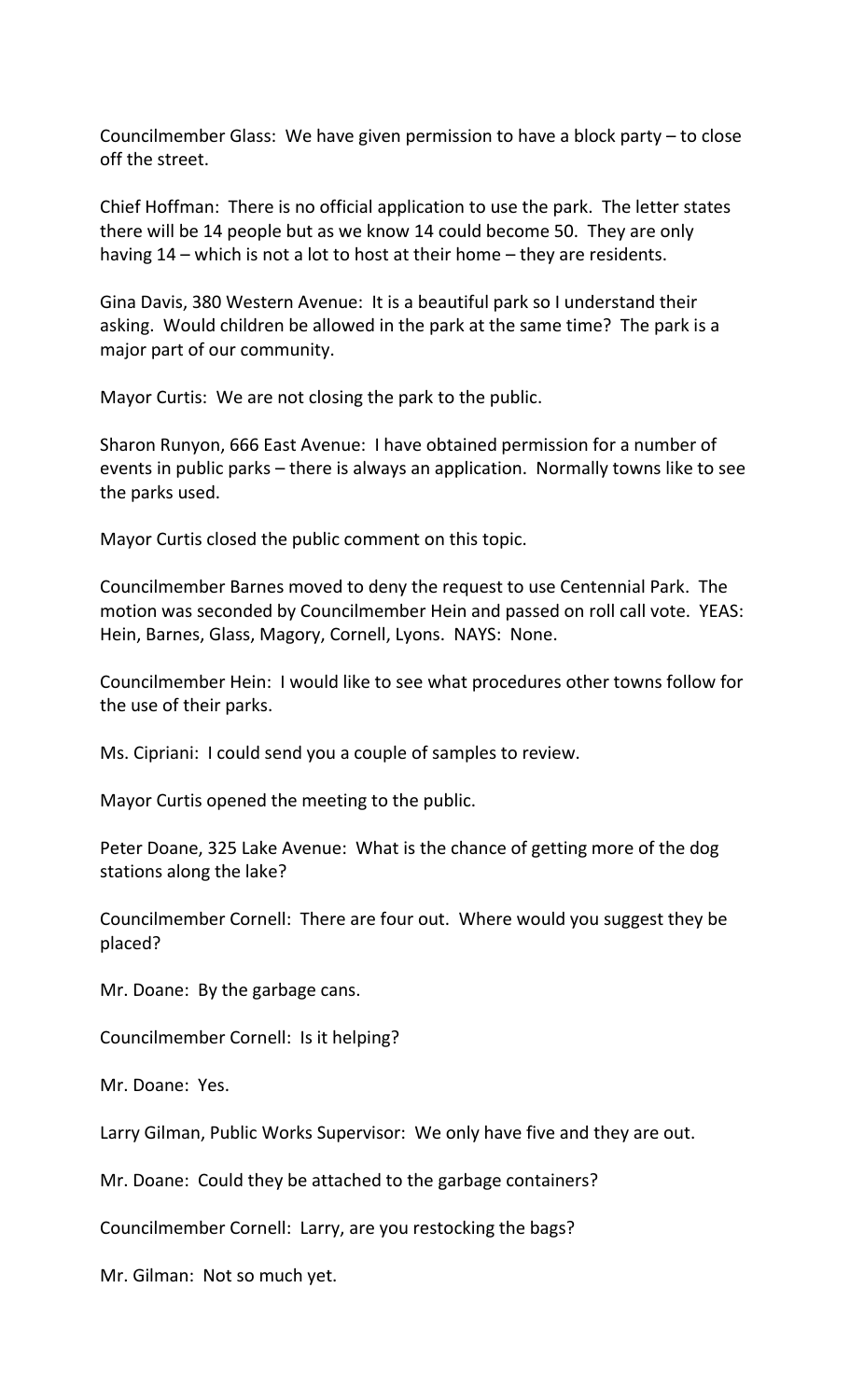Councilmember Cornell: We will look into getting more.

Mr. Doane: The phragmites are being cut so frequently that the geese are just walking out – when they get some height it prevents the geese from just walking out.

Councilmember Magory: They are a very evasive European style. They are bad for the water and bad for the ground. They spread very easily and the only way to remove is to hit with chemicals and burn it.

Mr. Doane: They hold the soil there.

Councilmember Cornell: Is a machine used to take them down?

Mr. Gilman: We do have a machine that cuts the top down but by the water we use a different machine.

Councilmember Magory: There are no longer any cat tails – it has taken them out.

Mr. Doane: At the last meeting I asked about valet parking across the street from my aunt's house. The Planning Board didn't approve this when they granted the approval for the restaurant or the shops. The approval given for the shops stated they would only be open to 8 pm. The restaurant is open later and cars are leaving all evening up to  $10 - 10:30$  pm. Construction equipment is parked there. The property is not zoned for valet parking.

Councilmember Lyons: I wasn't at the last meeting but if they don't park there where would you wish them to park?

Mr. Doane: On the street – it is time to spread it around town. It is not fair to those four properties – it has been going on for five years.

There being no comments Councilmember Lyons moved to approve the vouchers for payment. The motion was seconded by Councilmember Cornell and passed on roll call vote. YEAS: Hein, Barnes, Glass, Magory, Cornell, Lyons. NAYS: None. A list of vouchers is attached to these minutes.

Councilmember Barnes offered the following Resolution to go into Executive Session.

RESOLUTION OF THE BOROUGH OF BAY HEAD, OCEAN COUNTY, NEW JERSEY EXCLUDING THE GENERAL PUBLIC FROM A MEETING PURSUANT TO THE OPEN PUBLIC MEETINGS ACT

WHEREAS, the Open Public Meetings Act, N.J.S.A. 10:4-12, permits the exclusion of the public from a meeting in certain circumstances; and